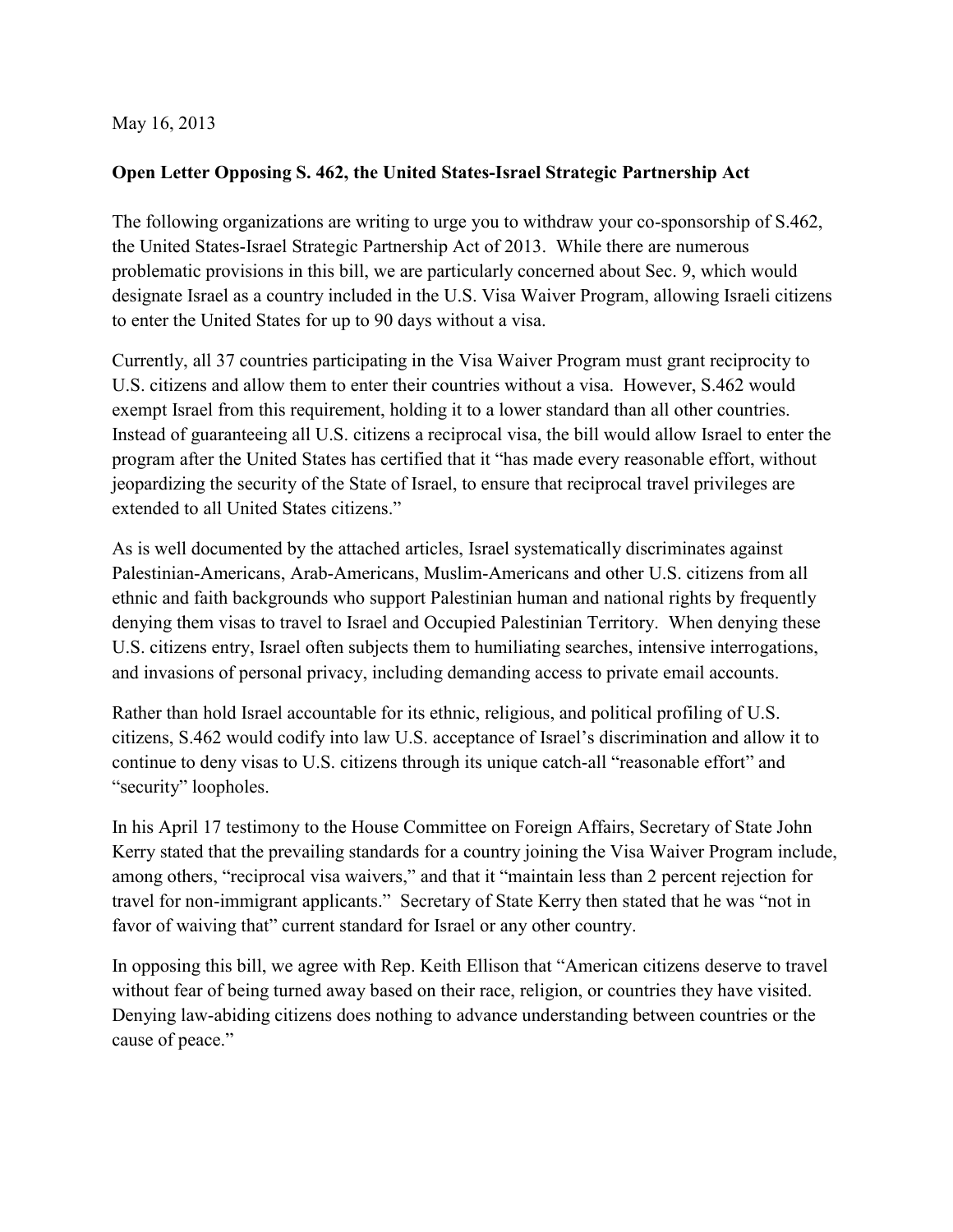Even Sen. Barbara Boxer, the sponsor of the bill, admits that "Israel rejects so many people" from entering. However, far from fixing this problem, S.462 would only exacerbate it by allowing Israel to continue its discrimination against U.S. citizens.

Rather than carving out yet another exemption in the law for Israel to attain special treatment afforded to no other country by passing S.462, we instead urge the Senate to hold Israel accountable for consistently violating the terms of the 1951 U.S.-Israel Treaty of Friendship, Commerce and Navigation. Article II of this treaty states: "Nationals of either Party shall be permitted to enter the territories of the other Party and to remain therein," and "Nationals of either Party, within the territories of the other Party, shall be permitted: (a) to travel therein freely, and to reside at places of their choice."

Consequently, we urge you to withdraw your co-sponsorship of S.462.

## **National Organizations**

| American Arab Antidiscrimination          | Interfaith Peace Builders                 |
|-------------------------------------------|-------------------------------------------|
| Committee                                 | Jewish Voice for Peace                    |
| American Friends Service Committee        | National Lawyers Guild                    |
| Council on American Islamic Relations     | Peace Action                              |
| Friends Committee on National Legislation |                                           |
|                                           | US Campaign to End the Israeli Occupation |

## **Local/Regional Organizations**